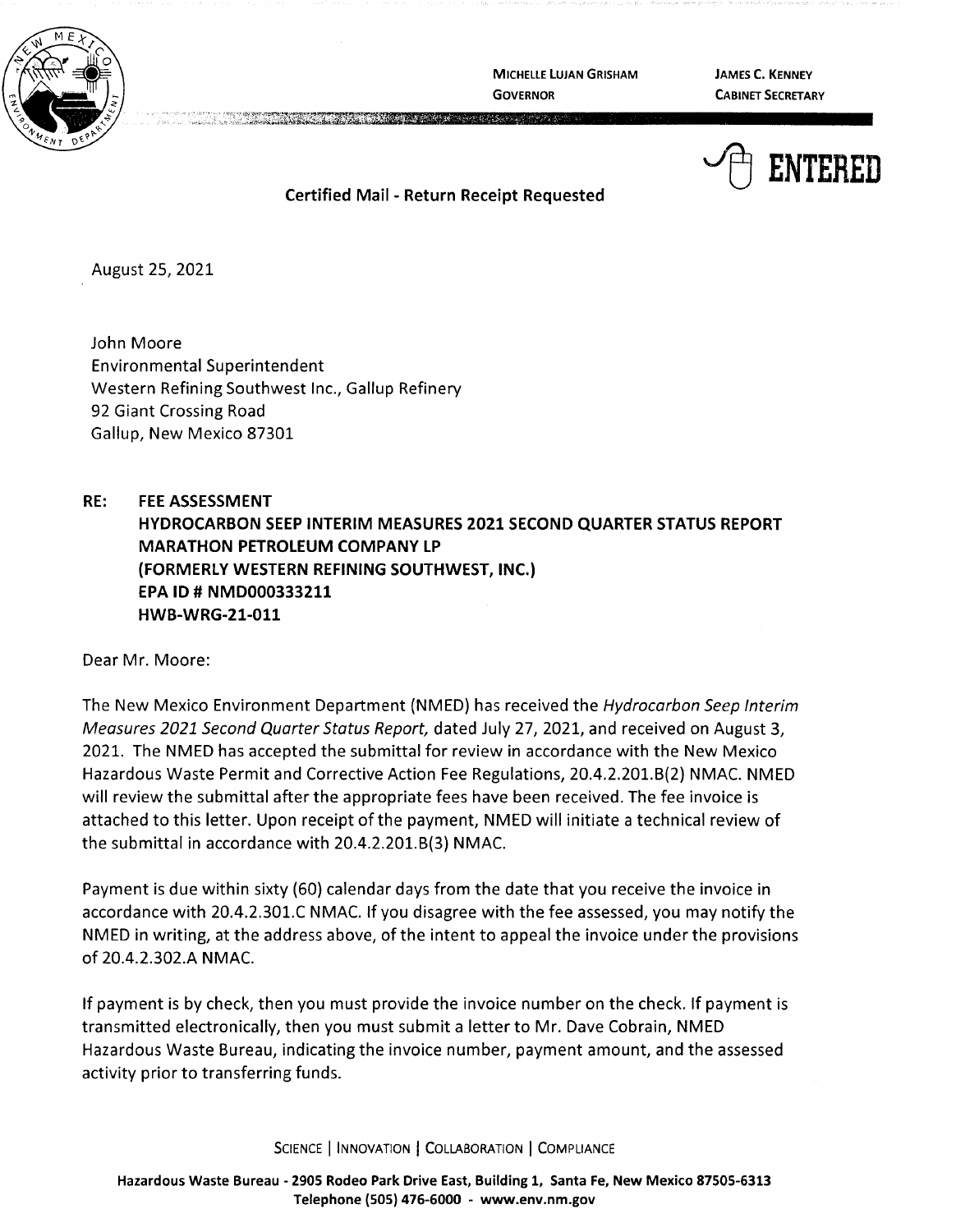Mr. Moore August 25, 2021 Page 2

If you have any questions regarding this letter, please contact Michiya Suzuki of my staff at 505- 690-6930.

 $\blacksquare$ 

 $\ddot{\phantom{0}}$ 

Sincerely,

(s

Dave Cobrain Program Manager Hazardous Waste Bureau

cc: J. Sanchez, NMED HWB L. Tsinnajinnie, NMED HWB M. Suzuki, NMED HWB